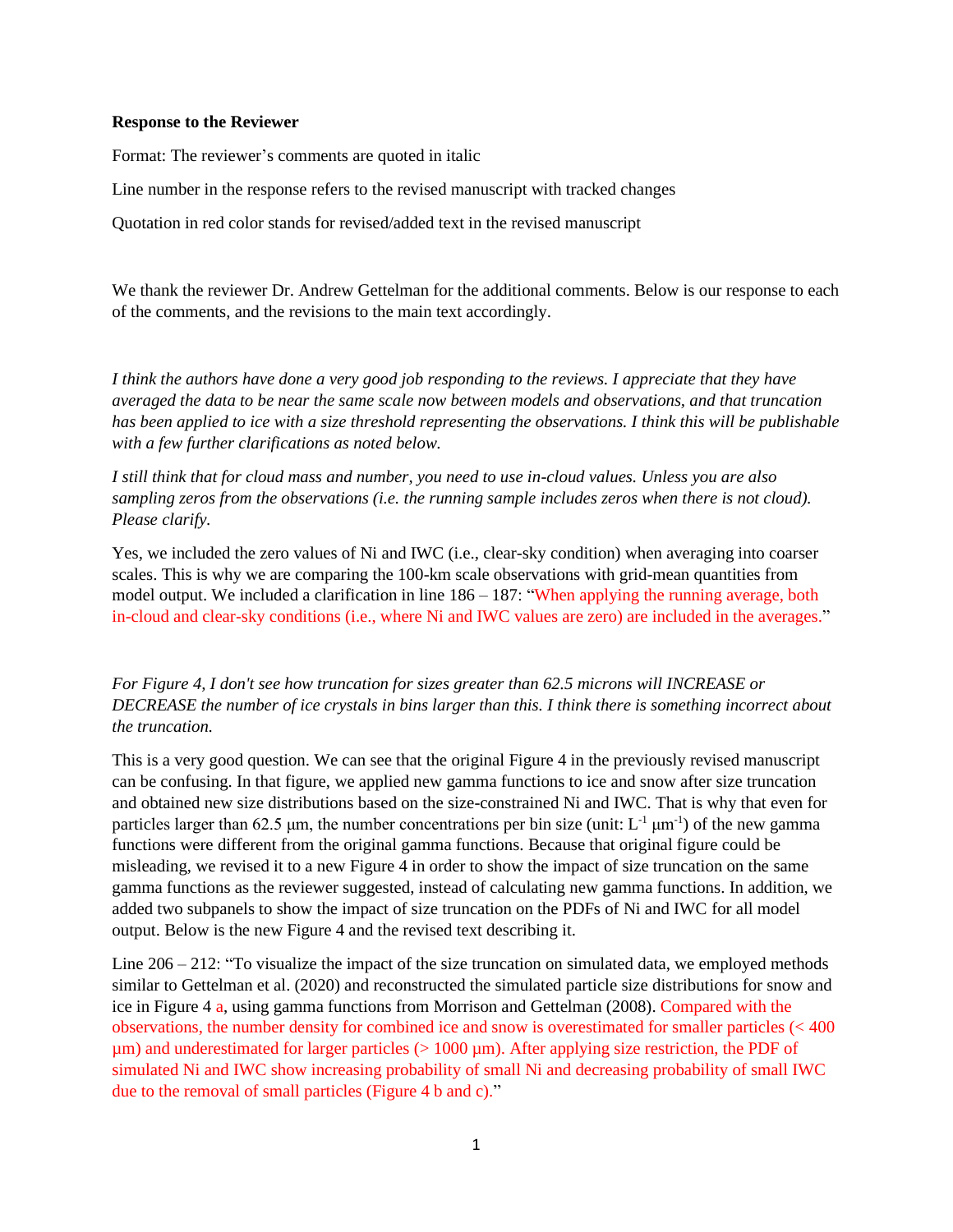

**Figure 4.** (a) Observed size distribution (black line) and reconstructed size distributions from simulated ice (blue) and snow (cyan). Size truncations to diameters  $< 62.5 \mu m$  (dashed lines) are shown for simulated hydrometeors, while the remaining particles ( $\geq 62.5 \,\mu$ m) (solid lines) are used for comparisons with observations. Size distributions for combined ice and snow in the simulations (purple) are also shown before and after the size restriction. (b) and (c): PDFs of Ni and IWC in the simulation before and after size truncation.

*The ice is handled better, (truncation), but I still think there is something missing in the comparisons: the factor of 3-10 difference seems difficult to understand at the large scale. I think there is still something apples-to-oranges about the comparisons (see comment above). The comment below provides an avenue to address this.*

*You cannot really say that the models underestimate IWC (e.g., line 395, line 408). They underestimate IWC and number in the size range observed from the observations, but that could be a bias in the size distribution. The conclusions should probably be clarified on this point with making the deviation more specific to a size range.*

We agree with the reviewer that the comparison result is only applicable to the size range being evaluated. We added this clarification in section 5 Discussion and conclusions (line  $402 - 404$ ): "Differences in the particle size distribution, such as lower number density of larger particles ( $> 1000 \,\mu$ m) in the simulation